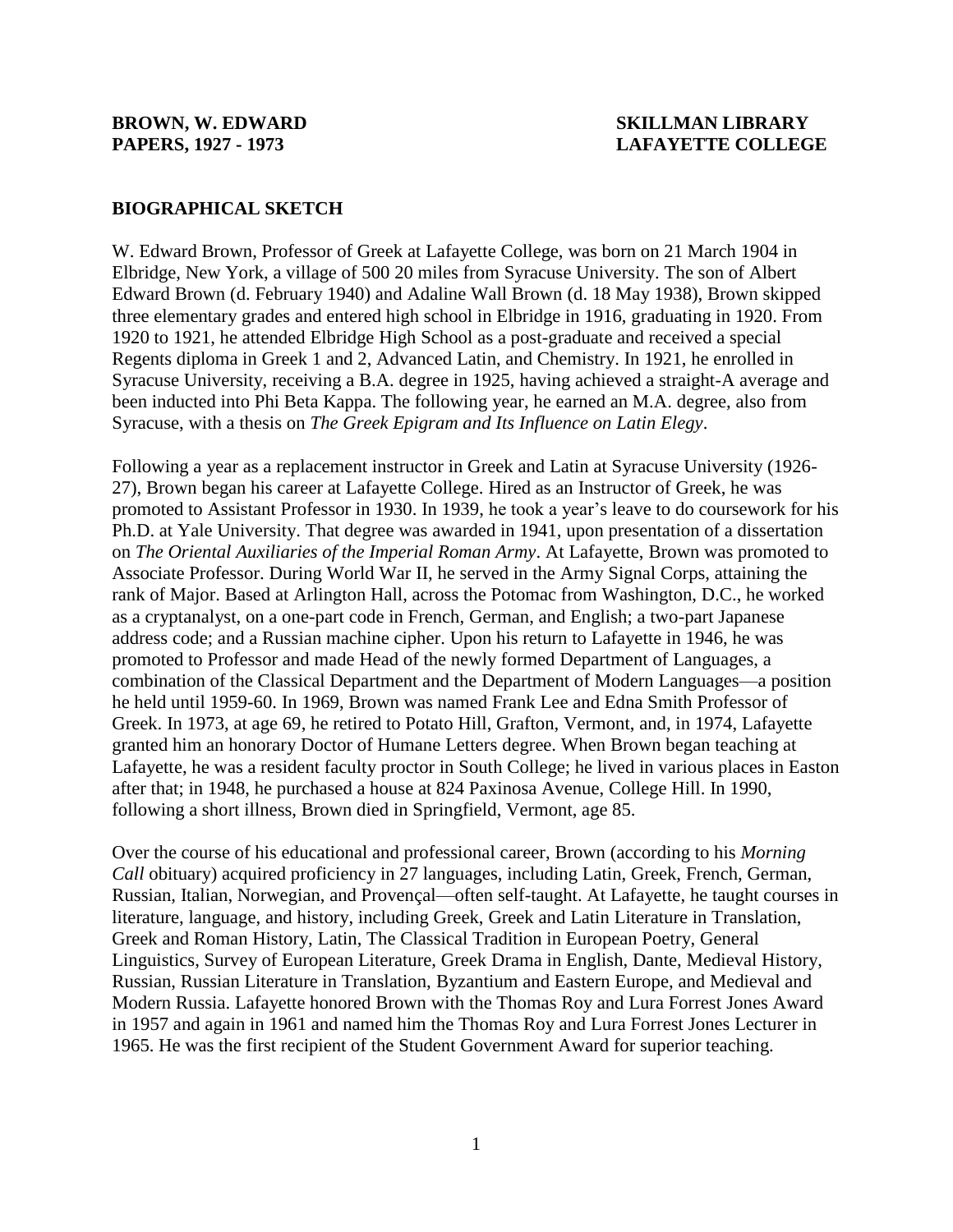Brown left behind a trove of essays, translations, poems, and book-length studies, most of which he never attempted to publish. From 1948 to 1965, he published a handful of articles, including "On Beginning the Study of Greek with Homer" (1948), "I Would Have You All Speak with Tongues" (1950), "Some Hellenistic Utopias" (1955), "Land Tenure in Mycenaean Pylos" (1956), "Classics and the FL Program" (1959), "An Introduction to Mycenology" (1960), and "Sophocles' Ajax and Homer's Hector" (1965). After his retirement, he published *A History of Russian Literature of the Eighteenth Century* and *A History of Russian Literature of the Seventeenth Century*. In 1980, Brown published the first two volumes of his six-volume *History of Russian Literature*; these were followed in 1986 by the four additional volumes. The study was awarded the Vucinich Prize by the American Association for the Advancement of Slavic Studies. Just prior to his death, Brown published *The Tarantas*. Most of his writings, however, remain in these folders, never having been submitted for publication.

Brown never married; his sister, Emma Jean Winston of Grafton, Vermont (b. 24 December 1913), donated his papers to Lafayette's Special Collections. On April 25, 1990, Albert W. Gendebien '34, Professor of History Emeritus and College Archivist, wrote an eight-page (single-spaced) celebration of Brown, whom he describes as "the model teacher-scholar of our time." In 2015, Jeffrey E. Fiddler '63 gave Lafayette's library a gift in Brown's honor: a subscription to the Digital Loeb Classical Library.

## **SCOPE AND CONTENT NOTE**

The Brown papers (6 record center boxes; 6 cubic feet) document Brown's years on the Faculty at Lafayette College (1927-73) with folders on his course outlines, exams, and notes as well as folders on his poems, critical writings (several book-length), grammars, and translations. Box 6 also contains folders relating to his professional life. Included are memoirs by Al Gendebein '34, Jay Parini '70, and James Quay '68 and a JSTOR listing of WEB's published articles and reviews, as well as reviews of his books. Brown seldom submitted his work for publication; hence most of the items in these boxes are unpublished. Researchers interested in his writings on a particular subject, such as Russian Literature, should consult both his course files and his scholarship files.

# **INVENTORY**

### **Box 1**

Literature Courses

- 1 Classical Tradition 1—Epic
- 2 Classical Tradition 2—Lyric, Satire, etc.
- 3 Comparative Literature—Homer to Cervantes Outlines—Greek and Latin
- 4 Comparative Literature—Homer to Cervantes Outlines—French and German
- 5 Comparative Literature—Homer to Cervantes Outlines—Dante-Petrarch
- 6 Comparative Literature—Homer to Cervantes Outlines—Misc.
- 7 Comparative Literature—Lope De Vega to Present Outlines—Folder 1
- 8 Comparative Literature—Lope De Vega to Present Outlines—Folder 2
- 9 Comparative Literature—Lope de Vega to Present Outlines—Folder 3
- 10 Comparative Literature—Greek Drama Notes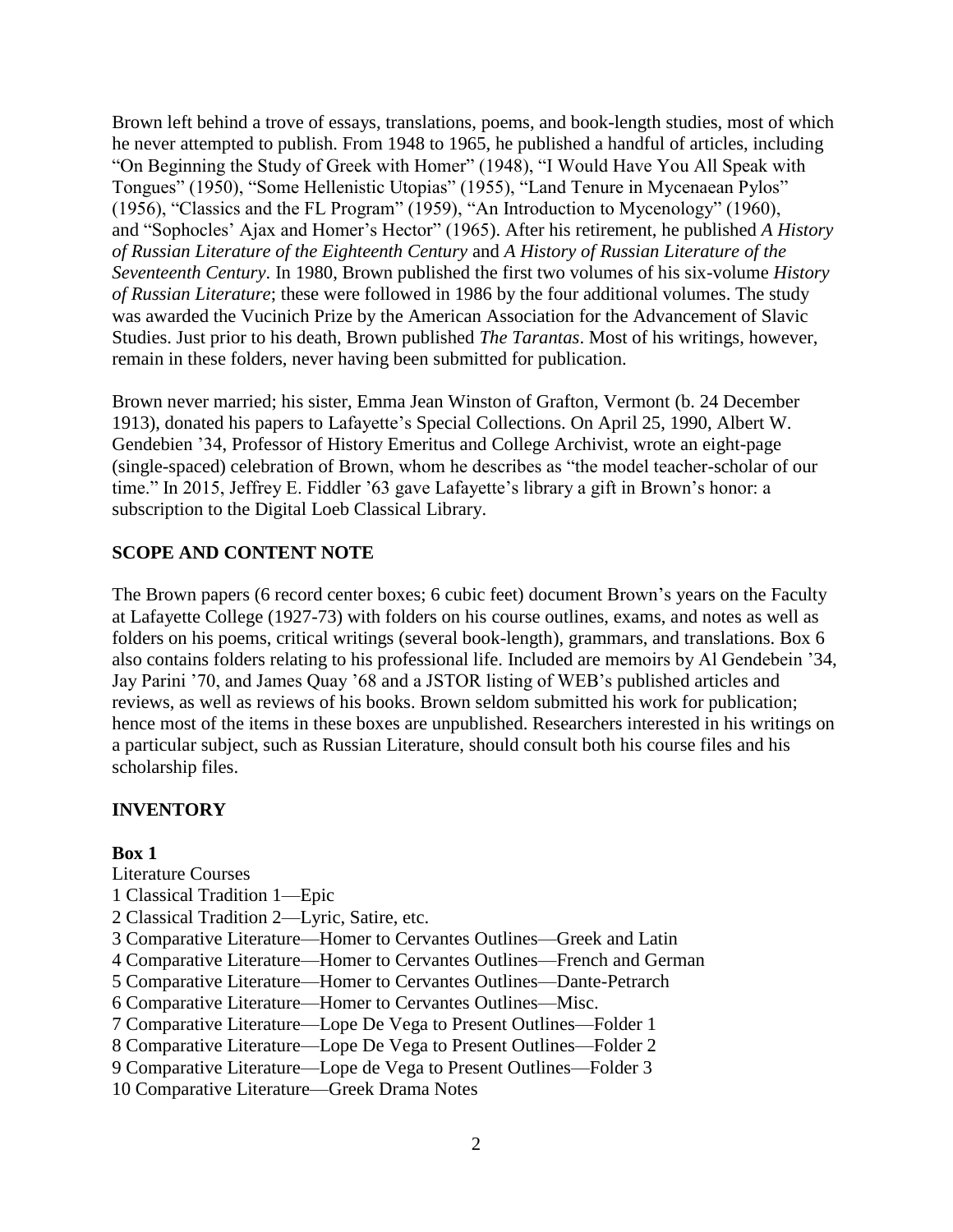- 11 Russian Literature—Translations and Outlines—Folder 1
- 12 Russian Literature—Translations and Outlines—Folder 2
- 13 Russian Literature—Translations and Outlines—Folder 3
- 14 Russian Literature—Translations and Outlines—Folder 4
- 15 Russian Literature—Translations and Outlines—Folder 5
- 16 Philology—Misc.
- 17 Philology—Misc.—Papyrus
- 18 Philology—Misc.—Hungarian?
- 19 Creative Centuries
- 20 Mycenaean Studies—Folder 1
- 21 Mycenaean Studies—Folder 2
- 22 Mycenaean Studies—Folder 3
- 23 Textual Criticism—Notes for a Paper or a Course

#### **Box 2**

Literature and Language Courses 1 Comparative Linguistics—Lectures—Folder 1 2 Comparative Linguistics—Lectures—Folder 2 3 Comparative Linguistics—Exams 4 Comparative Literature 1—Notes 5 Comparative Literature 1—Exams 6 Comparative Literature 2—Exams 7 Comparative Literature—Medieval and Modern Lectures—Folder 1 8 Comparative Literature—Medieval and Modern Lectures—Folder 2 9 Comparative Literature 3—Greek Drama—Exams 10 Comparative Literature 4—Russian Literature—Exams 11 Comparative Literature 4—Russian Literature—Readings 12 Comparative Literature 5—Latin Literature 13 Comparative Literature 6—Dante 14 Comparative Literature 28—Seminar in Romanticism 15 Fine Arts 6 Archaeology—Exams 16 Greek 1 and 2—Exams 17 Greek 2—Syllabus and Outlines—Folder 1 18 Greek 2—Syllabus and Outlines—Folder 2 19 Greek 3—Exams 20 Greek Instruction—Misc.—Folder 1 21 Greek Instruction—Misc.—Folder 2 22 Readings in Greek for Second Year 23 Greek Grammar—Draft 24 Latin 3 and 4—Exams 25 Latin 12—Exams 26 Latin Literature—Lectures 27 Russian Language—Study Notes and Exam 28 Comparative Literature and Latin Comprehensives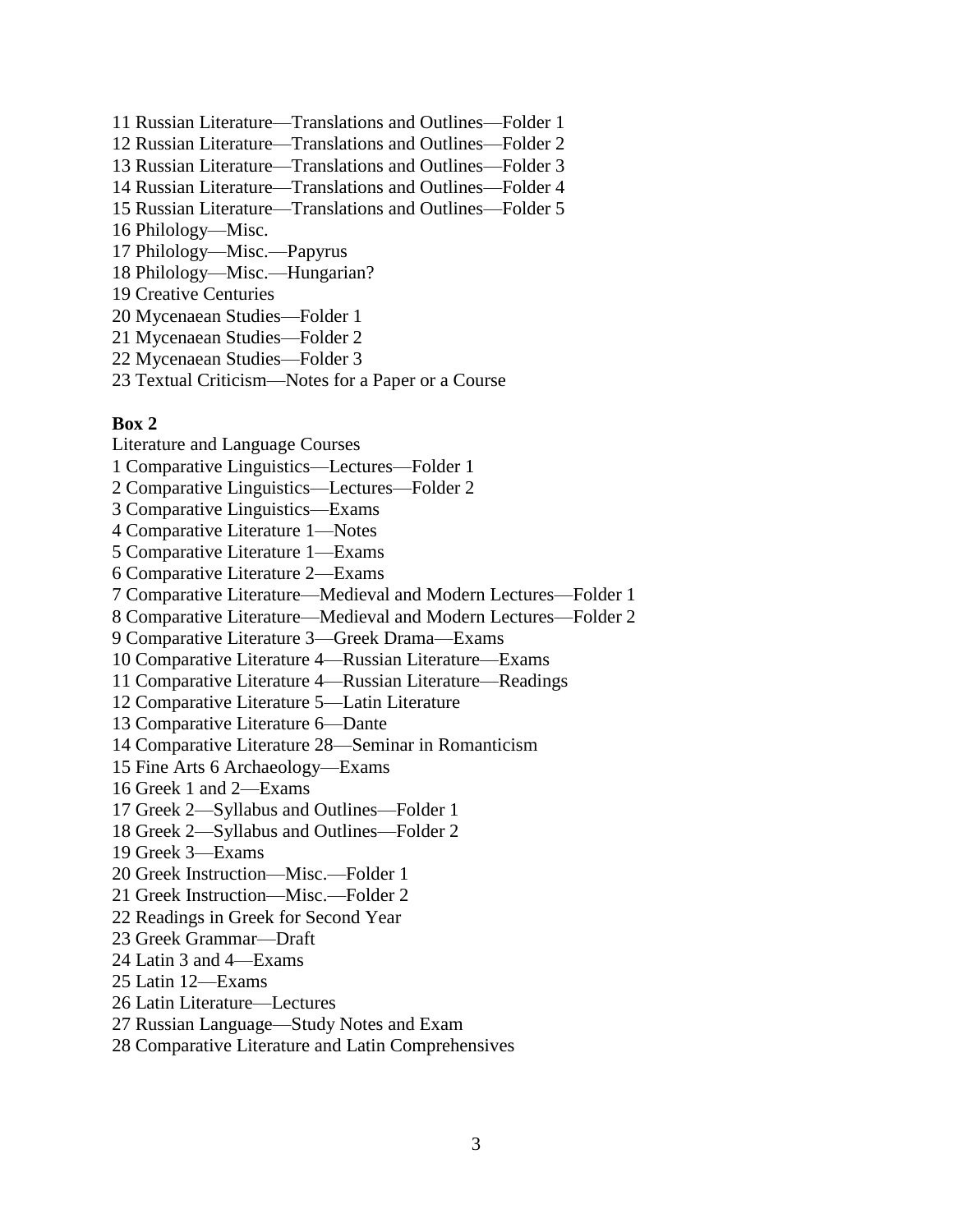### **Box 3**

History Courses, Dissertation, Misc. Teaching Files

- 1 History 16—Middle Ages—Lecture Outlines—1947
- 2 History 31—Greece—Syllabi and Lecture Notes—Folder 1
- 3 History 31—Greece—Syllabus and Lecture Notes—Folder 2
- 4 History 31—Greece—Exams
- 5 History 32—Rome—Lecture Notes—Folder 1
- 6 History 32—Rome—Lecture Notes—Folder 2
- 7 History 32—Rome—Syllabi and Exams
- 8 History 49—Russian and East European—Lecture Notes—Folder 1
- 9 History 49—Russian and East European—Lecture Notes—Folder 2
- 10 History 49—Russian and East European—Lecture Notes—Folder 3
- 11 History 49—Russian and East European—Lecture Notes—Folder 4
- 12 History 49—Russian and East European—Exams
- 13 History 50—Russian and East European—Syllabi, Lecture Notes, Exams
- 14 History—Russian and East European—Rise of Muscovy—Notes
- 15 History—Russian and East European—Misc. Outlines, etc.—Folder 1
- 16 History—Russian and East European—Misc. Outlines, etc.—Folder 2
- 17 Master's Thesis—*The Greek Epigram and Its Influences on Latin Elegy*
- 18 Ph.D. Dissertation—*Oriental Auxiliaries …* (2 copies)
- 19 Dissertation Notes—Folder 1
- 20 Dissertation Notes—Folder 2
- 21 Dissertation Notes—Folder 3
- 22 Scrapbook on Students, Colleagues, College
- 23 Martin Ossad—German 27-28—1963-64
- 24 Grade Book 1972-73

### **Box 4**

Poems, Translations, Misc. Literary Essays

- 1 Poems
- 2 The Epistles of Aristaenetus—Translation
- 3 Stepanov—Evolution and Theory of the Fable in the Years 1790 to 1810—Translation
- 4 Old Russian Literature—Translations
- 5 Chpt. VII Peasant War in Russia at the Beginning of Seventeenth Century—Translation
- 6 Tiumenev, History of the Ancient World—Greece—Translation?—Folder 1
- 7 Tiumenev, History of the Ancient World—Greece—Translation?—Folder 2
- 8 Medieval Literature—Translations
- 9 Ruin, The Mysticism of Poetry—Translation
- 10 German Poetry—Translations
- 11 Maurois, Doctor O'Grady's Return (1946)—Translation
- 12 Rozanov, F. M. Dostoevsky (Critical-Biographical Sketch)—Translation
- 13 Regimen Sanitatis Salernitanum—Translation
- 14 Merezhkovsky, On the Causes of the Decline … —Translation
- 15 Tolstoy, "Popov's Dream" and "The Portrait"—Translation
- 16 Dal, "Vakkh Sidorov Chaikin"—Translation
- 17 Aksakov, "Letters to His Family, 1844-1848"—Translation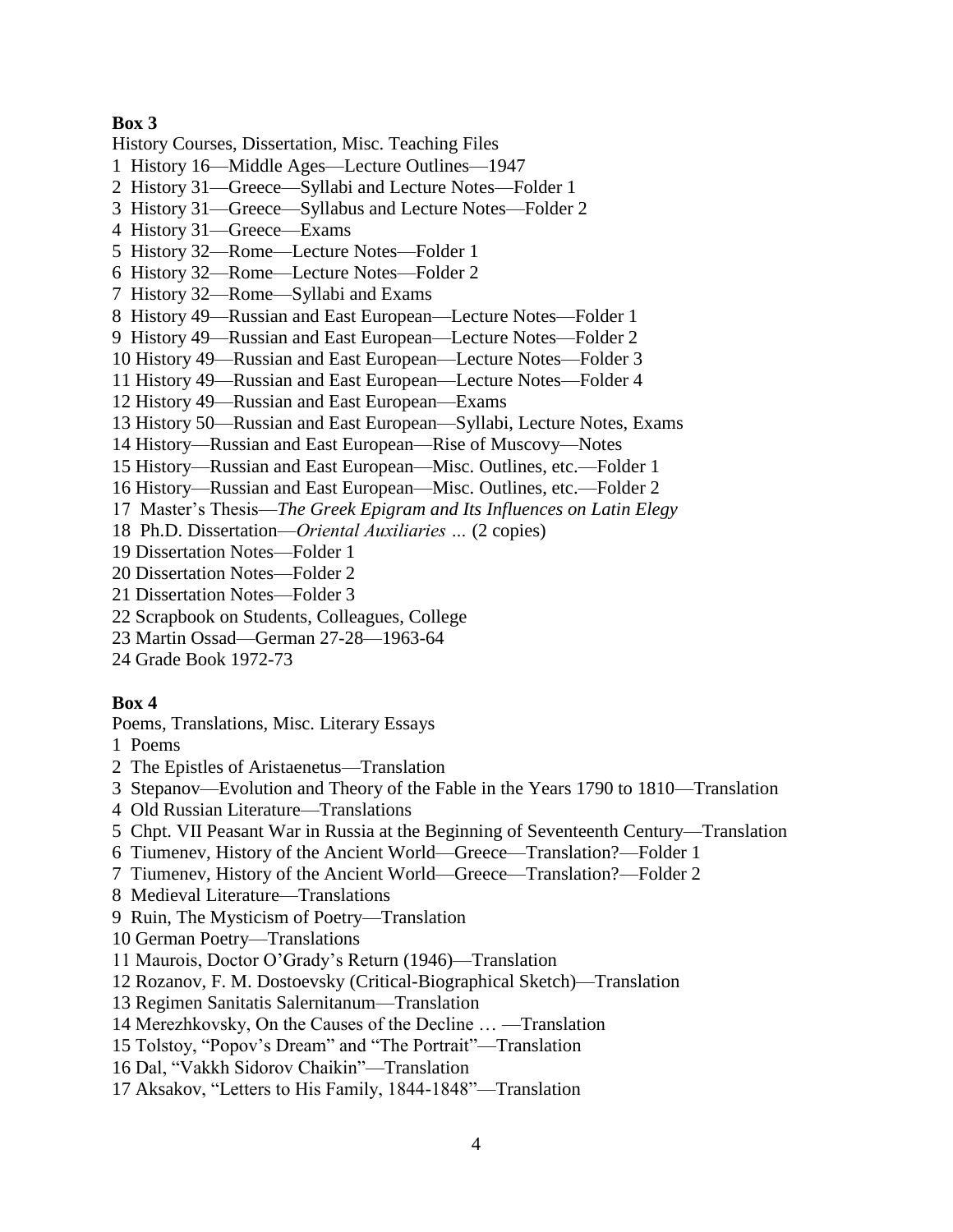18 *An Anthology of Russian Prose and Poetry*—Translation

19 Provençal Poets—Translations

20 Baltrusaitis, Legend of the Torches (plus others)—Translation

21 The Genre of the Novel

22 T. S. Eliot, *The Waste Land*

23 *Faust: Part II*

24 Stefan George

25 Preface to Jean Pierre Cap's Study of Jacques Rivière

26 The Trubadors—Fragments (see also "The Lives of the Trobadors" in 6.12)

27 Viscardi, Le Origini: Testi Latini, Italiana, Provenzali E. Franco-Italiani"—Notes

28 Life of Lucien—Notes and Manuscript

29 Essays and Fragments—Misc.

"The Christian Mold of Western Culture"

"The Meaning of Humanism"

"The Classical Goethe"

"War and the Comic Poet"

Misc. Fragments

30 Language Instruction—Essays

"I Would Have You All Speak with Tongues"

"Quantity and Quality Points"

["The Study of Latin and Greek"]

"Education: What and Why?"

["Improvement in Field of Arts and Sciences"]

"The 'New Look' in Language Study at Lafayette"

"The Place of Foreign Language Study in the Curriculum"

"Numquid Lapidem Porrigemus--? The Enduring Value of Classical Studies"

31 Education—Essays

"And Gladly Would He Learn, and Gladly Teach"

["Reflections of WEB's Time at Lafayette"]

"The Meaning of Western Civilization"

["Addresses to Phi Beta Kappa"]

"On Beginning the Study of Greek with Homer"

["Analyzing Lafayette during WEB's Time"]—Apostles Paper, 1951

["Talk for Freshman Orientation"?]

["Teacher's Role in Education"]

"The Problem of the Fine Arts at Lafayette"

32 Classical Studies—Essays

"Hesiod, Callimachus, and the Alexandrian Love Elegy"

"Sword and Pen"

"Cryptanalysis and Archaeology"

"A Brief Consideration of Greek Mythology"

"The Satiricon as Parody"

"Zinaida Gippius"

"The Estruscans and Their Language"

"The Final Phase of Graeco-Roman Civilization, with Some Modern Analogues"

"Cohors XX Palmyrenorum"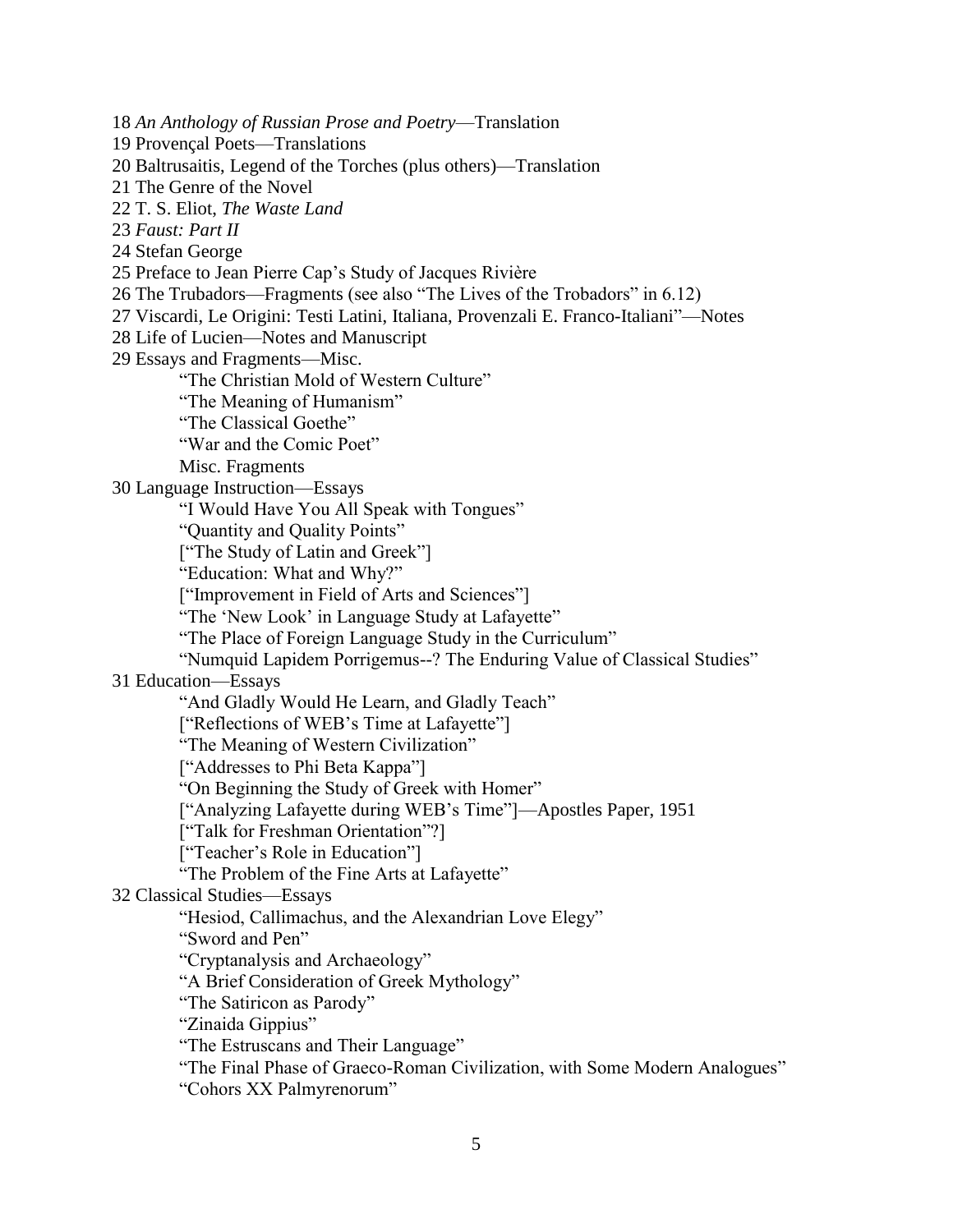"Some Analogies between the Lower Roman Empire and a Modern Totalitarian State"

"How the Greek Midn Differs from the Modern Mind"

"Some Hellenistic Utopias"

"New Light on Greek History"—Apostles Paper, 1955

"Quintillian's Views on the Art of Oratory and the Activity of the Orator"

"I. A. Mei, Servilia Synopsis"

# **Box 5**

Essays and Unpublished Book-Length Classical, Russian, and European Manuscripts

1 Classical Literature—*Dionysus in Athens: A History of Athenian Drama*—Lafayette College, 1964, Pp. 235

2 Classical Literature—*The Classical Tradition: A Bibliography*, Pp. 101

- 3 Classical Literature—*Elements of Greek Grammar*, Pp. 212
- 4 Russian Studies—Essays

"Three Russian Poetesses"

"Some Recent Trends in Soviet Literary Criticism"

"Soviet Literary Criticism"

"Land Travel in Nineteenth Century Russia"

"The Tale of the Empire of Babylon"—Apostles Paper, 1952

"Zinaida Hippius: What Next?"

"The Devil and Nikolai Gogol"

"Tolstoy's Later Stories and Plays"

Misc. Fragments

5 *Russian Romantic Verse in the Period of Realism—Volume 1*, Pp. 1-381—Folder 1

6 *Russian Romantic Verse in the Period of Realism—Volume 2*, Pp. 382-866—Folder 2

7 *A Russian Grammar*, Pp. ~100

8 *Documents on Russian History*, Pp. 1-126—Folder 1

9 *Documents on Russian History*, Pp. 127-237—Folder 2

10 *Documents on Russian History*, Pp. 238-413—Folder 3

11 European Literature—Essays

"Some Classical Episodes in Boiardo's *Orlando*"

"A Forgotten Romantic: Charles Nodier"

"Franz Kafka"

"The History of the 'Alba'"

"A Fourth Century Communist: St. John Chrysostom"

"The Republic of Ragusa"

"The Seventeenth Century"

"The Eighteenth Century Novel"

"Diderot and the Thought of the Eighteenth Century"

13 "On Irish Verse," Pp. ~100

14 "The Duino Elegies of Rainer Maria Rilke," Pp. 104